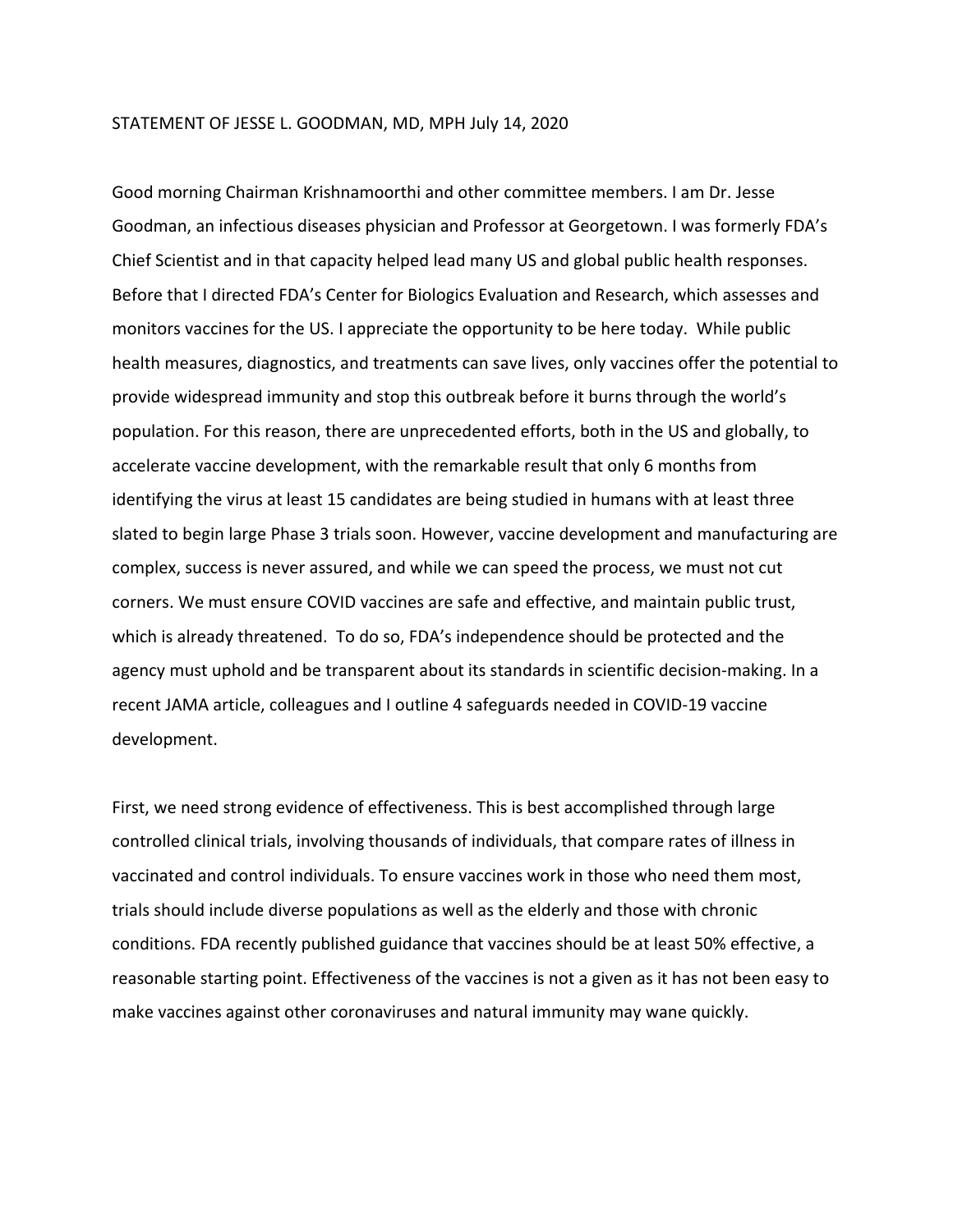Second, we need strong evidence of safety. Unlike treatments given to the sick, vaccines are given to the healthy and must be extremely safe. COVID-19 is a novel pathogen for which we have no vaccine precedents, and many vaccine candidates are based on novel technologies not yet utilized for approved vaccines. To ensure that benefits outweigh risks, pre-approval safety databases should include at least several thousand vaccinated individuals. In addition, once safety in the general population is documented, studies should move ahead in pregnant women, given the risks they face in their roles in healthcare and other essential work forces.

Third, we need to be very thoughtful about access to vaccines prior to approval. There may be circumstances where use of an unapproved vaccine could be appropriate in a severe outbreak. For example, if a vaccine with documented safety and promising effectiveness were available, but all the data needed not yet submitted, FDA could provide access through an expanded access program or through emergency use authorization (EUA). EUA's are designed to enable flexible responses to public health emergencies and have a lower evidentiary requirement than FDA's normal "safe and effective" standard - that a product "may" be effective and that known and potential benefits outweigh risks. However, experience has shown that the public may interpret an EUA as the same as an approval. If a vaccine used under EUA turns out to be ineffective or to raise safety concerns, and users were unclear that the vaccine was unapproved, a crisis could occur, and confidence in vaccines undermined. Therefore, if a vaccine is used preapproval, we suggest informed consent be part of the process, even under an EUA. In addition, we suggest use be targeted to those at highest risk of infection and complications.

Finally, a fourth safeguard is a robust monitoring system to track safety as vaccines are rolled out. Very rare serious adverse events may not be detected in pre-approval studies. Also, when a vaccine is administered broadly, common medical events will occur coincidentally after vaccination, but it is critical to be sure they are not vaccine related. For the 2009 H1N1 pandemic influenza vaccines, a system, capturing government and private sector data, was stood up and tracked millions of vaccine doses, helping ensure and communicate the vaccines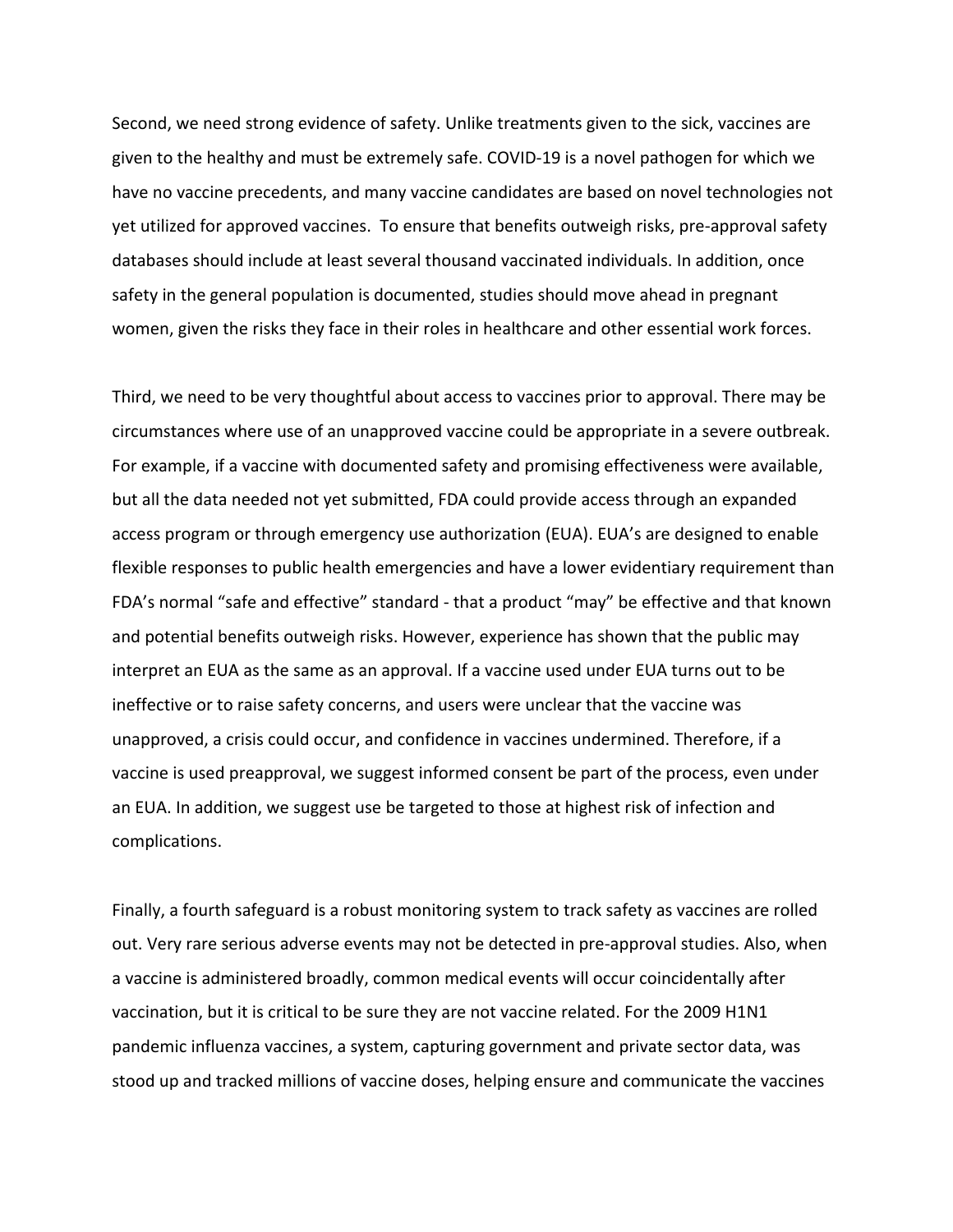were safe. We need such a system in place now, with transparency about how safety will be monitored and communicated.

While working to get COVID vaccines quickly, these safeguards can help ensure they will be safe, effective and trusted. Thank you and I look forward to your questions and our discussion.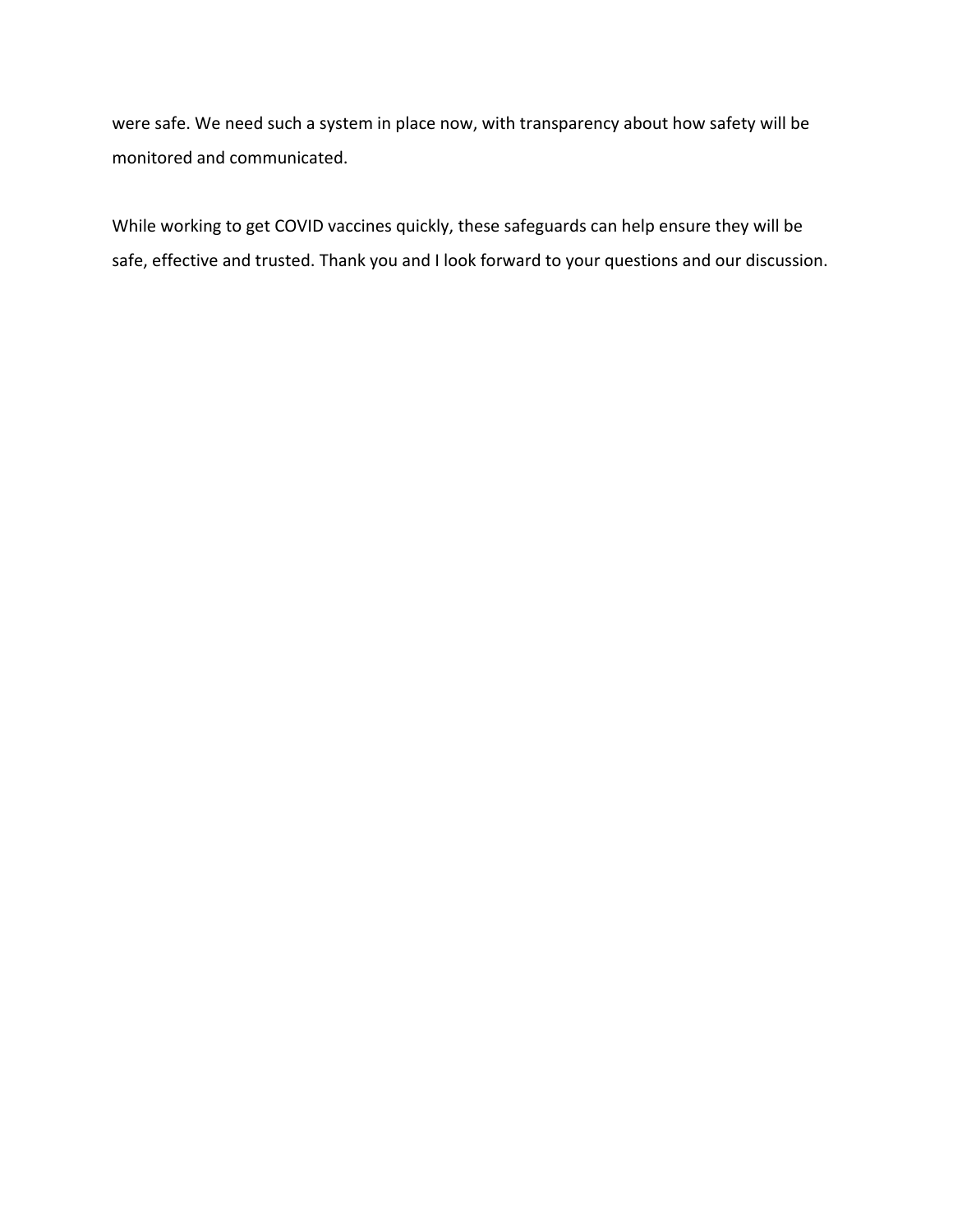# VIEWPOINT

#### **Nicole Lurie, MD, MSPH**

Coalition for Epidemic Preparedness Innovations (CEPI), Harvard Medical School, Boston, Massachusetts.

#### **Joshua M. Sharfstein, MD**

Johns Hopkins University Bloomberg School of Public Health, Baltimore, Maryland.

#### **Jesse L. Goodman, MD, MPH**

Georgetown University School of Medicine, Washington, DC.

 $+$ [Viewpoint](https://jamanetwork.com/journals/jama/fullarticle/10.1001/jama.2020.12190?utm_campaign=articlePDF%26utm_medium=articlePDFlink%26utm_source=articlePDF%26utm_content=jama.2020.12461)

# The Development of COVID-19 Vaccines Safeguards Needed

**A safe and effective vaccine** against coronavirus disease 2019 (COVID-19) is the best way to control and ultimately end the pandemic. Vaccine development is moving at unprecedented speed, with more than 200 candidates, billions of dollars committed, and manufacturing often proceeding before even knowing whether a given vaccine candidate will succeed. To date, the US federal government has rapidly advanced 5 vaccine candidates through Operation Warp Speed.<sup>1</sup> At the same time, a growing movement of skeptics has raised doubt about future COVID-19 vaccines.<sup>2</sup> A poll of 1056 individuals in the US found that only 49% reported that they currently are planning to receive a COVID-19 vaccine, 31% are uncertain, and 20% are not, with safety a major concern.<sup>3</sup>

The best response to such concerns is a transparent and rigorous approach to vaccine development and regulation, including for licensure or any prelicensure use permitted by the US Food and Drug Administration (FDA). For this effort to be successful, it is critical that the independence of the agency be respected, standards maintained, and politicians kept from pronouncements that create the appearance of interference such as that engendered by the emergency use

# [T]hese safeguards must be in place to reach the goal of developing a safe and effective vaccine to end the pandemic…

authorization of antimalarial drugs to treat COVID-19.<sup>4,5</sup> To help ensure the best possible decision-making and increase public confidence, regulators should be transparent about plans for 4 needed safeguards in COVID-19 vaccine development.

## Strong Evidence of Effectiveness, Including in Key Populations

A COVID-19 vaccine should reduce the risk of infection, illness, and resultant complications. Currently, the best way to prove effectiveness is through large clinical trials that compare outcomes of vaccinated with unvaccinated individuals. Such studies, involving thousands of patients, are currently planned to begin over the next 3 months for at least 3 vaccine candidates. If these studies are conducted in communities with ongoing transmission (and, there are still many), it may be possible to determine vaccine effectiveness within months, potentially supportinga pathway to fullapproval.A critical need is to study effectiveness in racially diverse populations including not only healthy people but also older adults and individuals with chronic illness, populations at high risk of serious illness and death.

The FDA should now begin explaining these studies to the public, along with the standards that will be applied to determine effectiveness. Accelerated approval, which is a pathway based initially on a likely surrogate end point for effectiveness such as antibody levels, rather than clinicalend points, is not currently feasible because there is insufficient evidence that specific antibodies predict protection. As a result, it would be premature to assess effectiveness based on antibody status. Should scientific understanding advance, this approach could be revisited.

## Strong Evidence of Safety, Including in Key Populations

Mindful of prior vaccine safety challenges, regulators are appropriately cautious about approving vaccines for widespread use. Even during a pandemic, when much of the population is at risk, vaccines, unlike therapeutics, are administered to very large numbers of healthy individuals, and so must be extremely safe.

Phase 3 pivotal vaccine safety and effectiveness trials in the US typically enroll at minimum several thousand vaccinated individuals and control study participants and

> should detect a major safety signal of an order ofmagnitude likely to outweigh the benefits of an effective vaccine. The FDA should explain how the agency will require and carefully analyze these trials for safety signals before permitting broader use of a COVID-19 vaccine.

As soon as feasible after vaccine safety is established in trials, studies should also involve pregnant women, including thosewho riskexposure as health care workers, and young children, who are at risk of developing an infection-related multisystem inflammatory syndrome. In addition, based on animal studies, some vaccines against other coronaviruses have shown the potential to worsen disease among vaccinated individuals who develop breakthrough infections.<sup>6</sup> Thus, in addition to routine safety analyses, regulators should look for more severe illness in vaccinated individuals who nevertheless develop COVID-19.

## Informed Consent for Vaccine Use Prior to Approval

Approval based on safety and effectiveness, supported by well-controlled clinical trials and approved manufacturing processes, facilities, and quality is most desirable, and the "gold standard" for vaccine approval and marketing. However, during a severe ongoing pandemic, the FDA has several options for making a COVID-19 vaccine available to hundreds of thousands or even millions of US residents prior to approval.

#### **Corresponding Author:** Nicole

Lurie, MD, MSPH, Coalition for Epidemic Preparedness Innovations (CEPI), 1900 Pennsylvania Ave NW, Washington, DC 20006 [\(nicole.lurie@](mailto:nicole.lurie@cepi.net) [cepi.net\)](mailto:nicole.lurie@cepi.net).